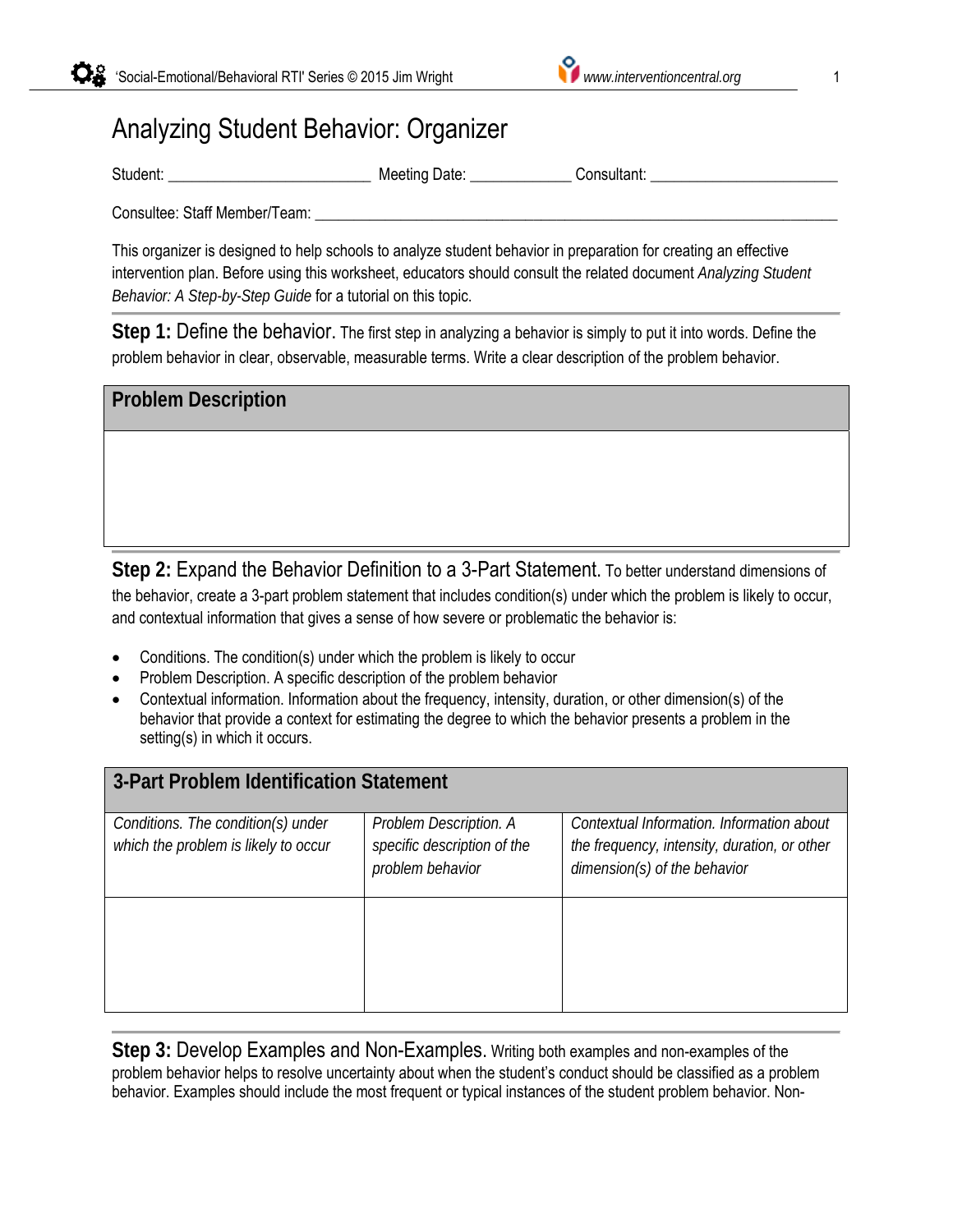| Problem Behavior: Examples & Non-Examples                        |              |  |  |
|------------------------------------------------------------------|--------------|--|--|
| Write several examples and non-examples of the problem behavior. |              |  |  |
| Examples                                                         | Non-Examples |  |  |
|                                                                  |              |  |  |
|                                                                  |              |  |  |
|                                                                  |              |  |  |
|                                                                  |              |  |  |

**Step 4:** Antecedents: Identify Triggers to the Behavior. Antecedents are events or conditions that can influence or even trigger the occurrence of problem behaviors.

## **Problem Behaviors: Remote & Immediate Antecedents**

Identify antecedents that appear to trigger or contribute to the problem behavior: If the suspected antecedent is **remote** (separated from the classroom setting by time and/or location), check 'R'. If the antecedent is **immediate** (occurs in the same location and just before the problem behavior), check 'I'.

| $Q_RQ_I$ | Antecedent 1: |
|----------|---------------|
| $Q_RQ_I$ | Antecedent 2: |
| $Q_RQ_I$ | Antecedent 3: |
| $Q_{R}$  | Antecedent 4: |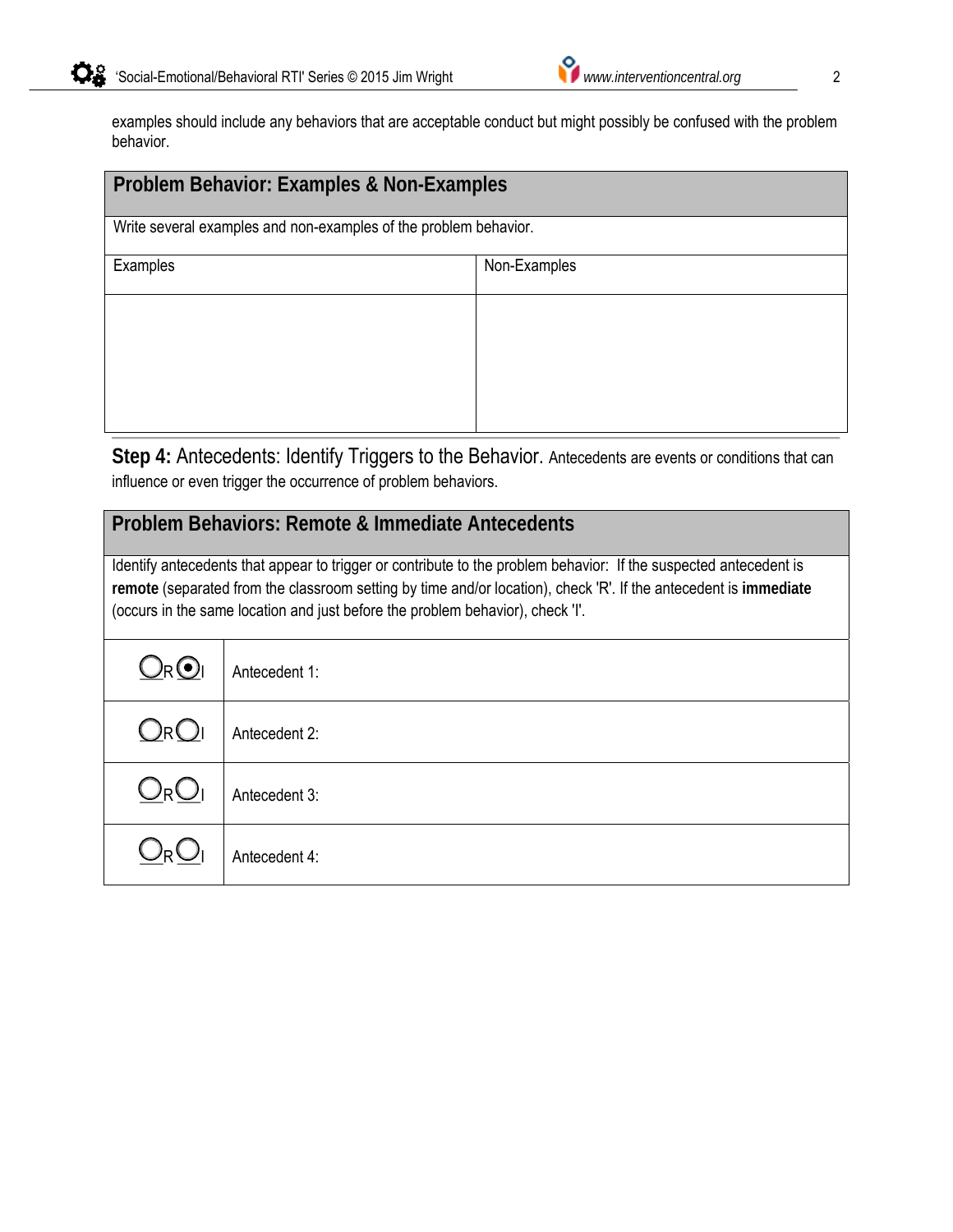**Step 5:** Consequences: Identify Outcomes That Reinforce the Behavior. Consequences that *increase* the display of a behavior are known as reinforcers.

| Problem Behaviors: Outcomes That May Provide (Positive or Negative) |  |
|---------------------------------------------------------------------|--|
| Reinforcement                                                       |  |

| Record any consequences linked to the problem behavior that you suspect may be reinforcing it. |                                          |                                                                                            |
|------------------------------------------------------------------------------------------------|------------------------------------------|--------------------------------------------------------------------------------------------|
| Consequence 1:                                                                                 | <b>Examples of Possible Consequences</b> |                                                                                            |
|                                                                                                | $\blacksquare$                           | Student fails to complete work.                                                            |
|                                                                                                |                                          | Teacher ignores the behavior ('planned<br>ignoring').                                      |
|                                                                                                | ப                                        | Teacher redirects the student.                                                             |
| Consequence 2:                                                                                 | ப                                        | Teacher reprimands the student.                                                            |
|                                                                                                | П                                        | Teacher conferences w/ the student.                                                        |
|                                                                                                |                                          |                                                                                            |
|                                                                                                | ப                                        | Student receives positive peer attention                                                   |
| Consequence 3:                                                                                 | ப                                        | Student receives negative peer attention.                                                  |
|                                                                                                |                                          |                                                                                            |
|                                                                                                |                                          | Student is briefly timed-out within the classroom.                                         |
| Consequence 4:                                                                                 | ш                                        | Student is briefly timed-out outside of the<br>classroom.                                  |
|                                                                                                | п                                        | Student is sent from the classroom to the office                                           |
|                                                                                                |                                          | or to in-school suspension (disciplinary referral).                                        |
|                                                                                                | ப                                        | Student receives a disciplinary consequence                                                |
|                                                                                                |                                          | outside of class time (e.g., afterschool detention).                                       |
|                                                                                                |                                          |                                                                                            |
|                                                                                                | ப                                        | Student receives a 'respite' break away from<br>peers to calm down before rejoining class. |
|                                                                                                | П                                        | Student is sent from the classroom to talk with a                                          |
|                                                                                                |                                          | counselor/psychologist/social worker.                                                      |
|                                                                                                |                                          | Student receives a snack, nap, or other support.                                           |

**Step 6:** Write a Behavior Hypothesis Statement. The behavior hypothesis statement contains a description of the problem behavior and a hypothesis that presents the most likely cause or function of the behavior based on the available evidence.

| <b>Behavior Hypothesis Statement</b>                                             |                     |            |             |                           |
|----------------------------------------------------------------------------------|---------------------|------------|-------------|---------------------------|
| Write a behavior hypothesis statement linking the behavior to its probable cause |                     |            | Hypotheses: |                           |
| or function.                                                                     |                     |            |             | <b>SKILL DEFICIT</b>      |
| Problem Behavior                                                                 | <because></because> | Hypothesis |             | PERFORMANCE DEFICIT       |
|                                                                                  |                     |            |             | PEER ATTENTION            |
|                                                                                  | $$ because $$       |            |             | <b>ADULT ATTENTION</b>    |
|                                                                                  |                     |            |             | ESCAPE/AVOIDANCE          |
|                                                                                  |                     |            |             | <b>EMOTIONAL BLOCKERS</b> |